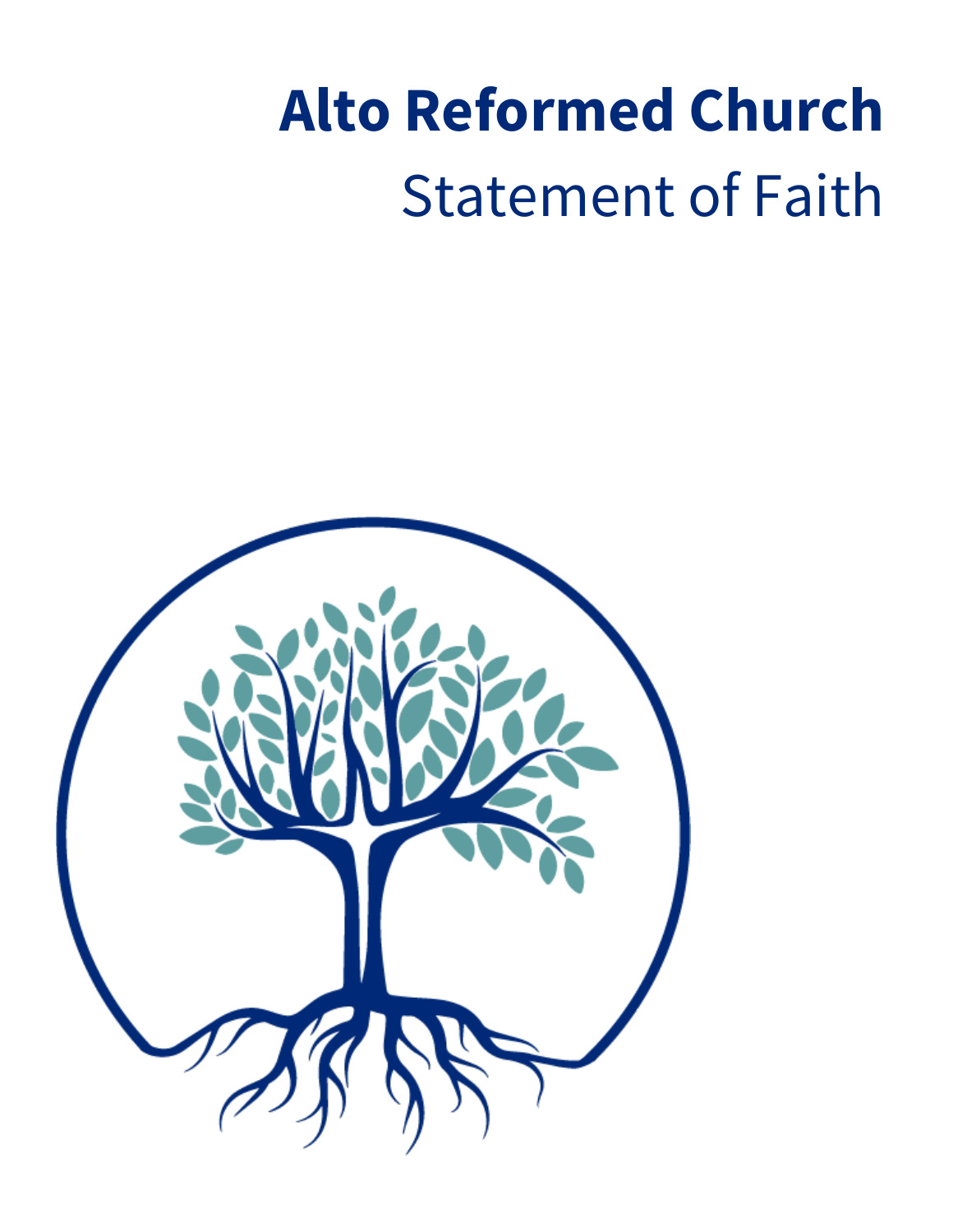#### **Statements Matter...**

Sometimes we make statements with little thought. Particularly when we are hurt or angry, we say things we don't really mean. Quite often there is just enough truth in the statement to be far more destructive than we realize. Other statements help us work together by clarifying what is important and what we do.

While our creeds (short statements of basic beliefs) and confessions (longer statements) teach the fundamentals of our faith, they do not provide the clarity we need today regarding some controversial issues. Our elders initially adopted this statement in 2018 with thanks to Corinth Reformed Church, in Byron Center MI, for providing much of the content. They have made small edits since then to bring clarity and address new issues. We realize these sometimes address deeply personal convictions, we believe careful study of the statements and Scriptures will lead you to affirm the statements with us.

It is not our intent to condemn others who believe differently, but to welcome sinners to the cross where there is forgiveness and transformation for all. If you struggle with some of these beliefs or habitual sin, we want to walk with you, help you, and equip you as a Christ-like leader. You are encouraged to speak with an elder or a staff member.

Statements matter and we hope you will take some time to reflect on our Statement of Faith. May God continue to teach and guide us into all wisdom and truth as we make his love visible to the world.

# **INTRODUCTION**

Alto Reformed Church is Christian, Reformed, and Confessional. We affirm the Apostles' Creed, the Nicene Creed, and the Athanasian Creed as universal expressions of the Christian faith. We affirm the Belgic Confession and its appendix, the Belhar Confession, the Heidelberg Catechism and its appendix, the Great Lakes Catechism on Human Sexuality, and the Canons of Dort as Reformed expressions of the Christian faith, whose teachings agree with the Word of God. These creeds and confessions inform and illuminate the way we understand the Bible, shape the way we live in response to the gospel, and provide guidance for faithfulness in the future. The following statements further clarify our core beliefs and how we will live.

## **ABOUT GOD**

God is the Creator and Ruler of the universe. He is infinite, eternal, almighty, incomprehensible, invisible, unchangeable, and perfect in holiness, truth, and love. He is completely wise, just, and good, as well as the overflowing source of all good. He has eternally existed in three persons: the Father, the Son and the Holy Spirit (i.e., the "Trinity"). These three are equal in divine perfections and are one God. (Genesis 1:1, 26-27; John 1:1-3; Daniel 4:34-35; Deuteronomy 10:14; 1 Kings 8:27; Psalm 90:2; 1 Timothy 1:17; Revelation 22:13; Revelation 4:8; Deuteronomy 32:4; 1 John 4:8; Matthew 28:19; 1 Peter 1:2; 2 Corinthians 13:14; BC 1, 8-14; HC 6,9, 20,25,94,95; the Nicene Creed and the Athanasian Creed)

## **ABOUT JESUS CHRIST**

Jesus Christ is the only begotten Son of God. Jesus was conceived by the Holy Spirit; and is fully human and fully divine. He was born of a virgin, lived a sinless human life and taught the way of God's kingdom while performing miracles. He offered himself as the perfect sacrifice for sin by dying on the cross. He arose from the dead after three days, demonstrating God's power over sin and death. For a period of 40 days after his resurrection, he was seen by over 500 people before ascending to heaven. He is now seated at the right hand of the Father and offers continual intercession for His people. He is Lord of all and is the head of His body, the Church. (John 1:14; Romans 1:3-4; 1 Timothy 2:5; Titus 2:13; Matthew 1:18-25; Hebrews 4:14-15; 1 Corinthians 15:1-8; Acts 1:9-11; Hebrews 7:25; Colossians 1:18; BC 10,19,25,26)

## **ABOUT THE HOLY SPIRIT**

The Holy Spirit proceeds from the Father and the Son; and is present in the world to make us aware of our need for Jesus Christ, convicting the world of sin, righteousness, and judgment. He regenerates our hearts so that we can respond with faith. He illuminates the scripture. He also lives in every Christian from the moment of salvation. He provides Christians with power for living, understanding of spiritual truth, and guidance in doing what is right. Christians seek to live under his control daily. (2 Corinthians 3:17; John 16:7-13; Ephesians 1:13; Acts 1:8; 1 Corinthians 2:12; Galatians 5:22-26; 1 Corinthians 3:16; 1 Corinthians 6:19; BC 11)

# **ABOUT PEOPLE AND SIN**

God made man male and female in His own image, as the crown of creation, that we might have fellowship with Him. Tempted by Satan, man rebelled against God, incurring physical, spiritual, and eternal death, which is separation from God. As a consequence, our whole being is marred by depravity and we now live in a sin-filled world. Human beings are hostile toward God and are lost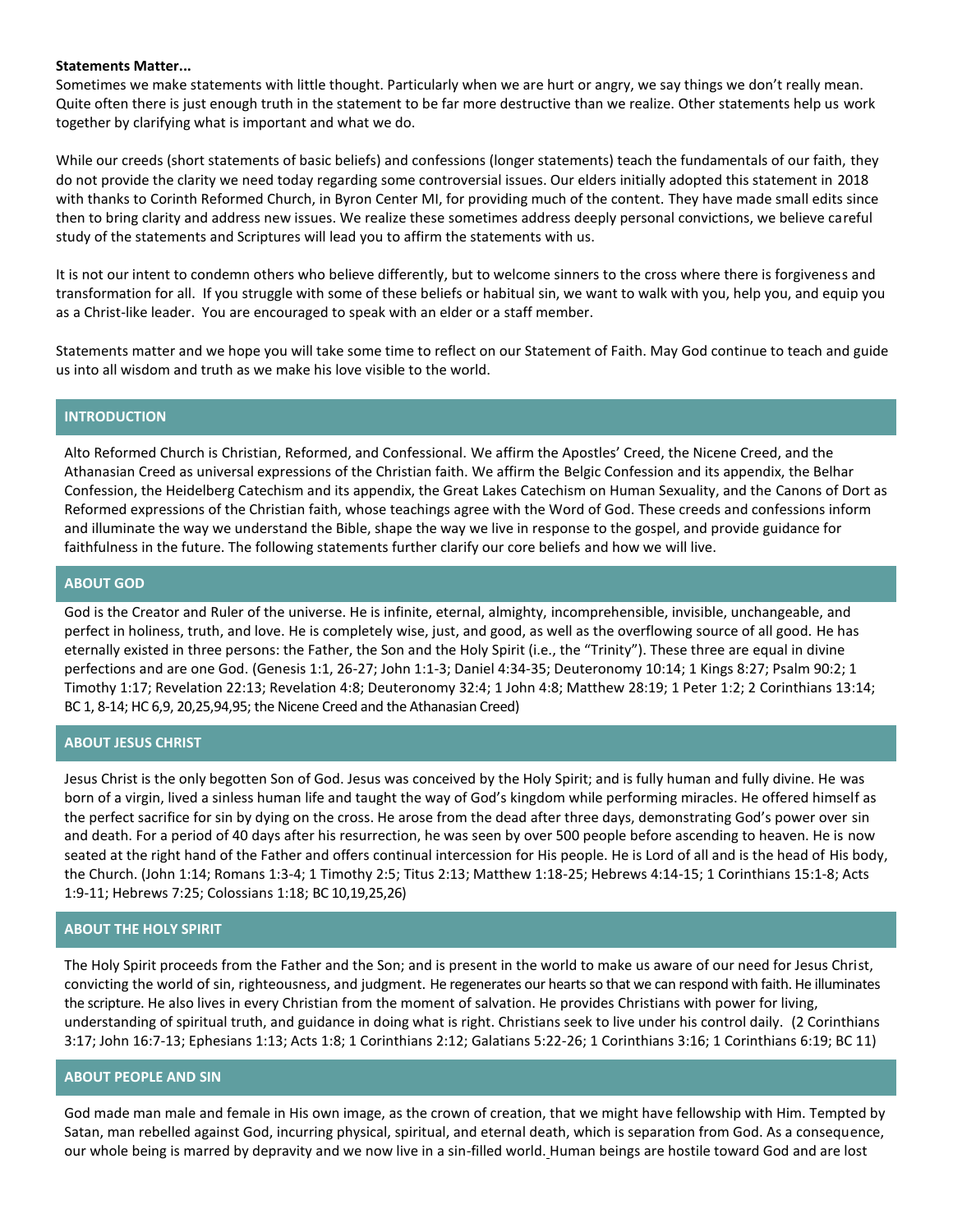and without hope apart from salvation in Christ. (Genesis 1:27; Psalm 8:3-6; Colossians 3:10; Genesis 3:6-8; Romans 5:12-21; Isaiah 53:6a; Romans 3:19-20; Romans 3:23; Isaiah 59:1-2; Ephesians 2:1-3; BC 15,16).

# **ABOUT SALVATION**

Jesus Christ is the gospel. The good news is revealed in his birth, life, death, resurrection, and ascension. Salvation is a gift of grace from God to humankind, given through faith for the glory of God. We can never make up for our sin by self-improvement, good works, or religious ceremony. On the cross, Jesus was our sacrificial substitute, redeeming us from the dominion of the devil, removing our guilt, and appeasing the wrath of God's just and holy verdict against our sin. It is only by trusting in Jesus Christ as God's sacrifice for sin that we can be saved from the wrath of God. Those who turn away from sin in repentance and look to Jesus Christ receive the gift of eternal life and are declared righteous by God. (Ephesians 2:8; Galatians 2:16; 2 Corinthians 5:21; 1 Peter 3:18; Romans 3:21-26; Hebrews 2:14; 1 John 3:8; Proverbs 28:13; 1 John 1:9; Acts 2:38; Acts 17:30; Romans 5:9; Romans 8:1; 1 Thessalonians 5:9; BC 17-23)

# **ABOUT ASSURANCE**

Because salvation is a gift of God, the believer is secure in this salvation for eternity. Salvation is maintained by the grace and power of God, not by the self-effort of the Christian. (John 10:29; 2 Timothy 1:12; Hebrews 10:10-14; 1 Peter 1:3-5; BC 13,16)

## **ABOUT THE BIBLE**

We believe that the Bible (the 66 books of the Old and New Testament) is God's Word, fully inspired and without error in its original form. It was written by human authors who were under the inspiration of the Holy Spirit so that what they wrote is the Word of God. It is the supreme authority in all matters of faith and life.<sup>1</sup> (Mark 13:31; Proverbs 20:5; Psalm 119:105, 160; 2 Timothy 3:16; 2 Peter 1:20-21; John 20:31; Acts 20:32; Matthew 4:4; BC 2-7)

## **ABOUT ETERNITY**

All of us were created to exist forever. We will either exist in union with God through the work of Jesus Christ, or eternally separated from God by sin. The place of eternal separation from God is called Hell, and it is a place of eternal punishment for sin. Heaven is the place of eternal union and eternal life with God. Only those belonging to Jesus Christ will have eternal life in the new heaven and new earth and will live in ever-increasing joy, to the glory of God. (John 3:16; Romans 6:23; Revelation 20:15; 2 Thessalonians 1:7b-10; Matthew 25:41; Revelation 21:27)

# **ABOUT THE CHURCH**

The Church is the living spiritual body of Christ on earth. Jesus is the head and the source of its life. The church is the creation of God through His Word and the Spirit, calling human beings out of sin into the fellowship of Christ's body. All true believers in Christ are members of the universal Church and should be in a vital and committed relationship with a local church so they can grow in their faith, worship and fellowship with other believers, and make a united impact upon the world. Christ has given spiritual gifts to the church for the equipping of his body that it might mature and grow. God's people receive pastoral care and leadership and the opportunity to employ their God-given gifts in his service in relation to one another and the world. (Ephesians 1:22-23; Ephesians 5:23; 1 Corinthians 12:12,27; Hebrews 10:23-25; Romans 12:4-8; Ephesians 4:11-16; BC 27-32)

## **ABOUT CHRISTIAN CONDUCT**

The Christian is called and empowered, as a response to salvation, to live out the Great Commandment – to love God with all our being and to love our neighbors as ourselves; and the Great Commission – to go and make disciples of all nations, baptizing them in the name of the Father and of the Son and of the Holy Spirit and teaching them to obey all Jesus commanded us. A follower of Jesus Christ is set apart to fulfill this calling for the glory of God; seeking to be blameless in conduct, seeking to be a faithful

<sup>&</sup>lt;sup>1</sup> There are some doctrines on which two Christians may agree to disagree, even though they are in the same local church and part of the same leadership team. Examples include: the order of events associated with the Lord's return, the role of women in leadership (See "[Men, Women and Biblical Equality](https://www.cbeinternational.org/sites/default/files/english_0.pdf)" for the egalitarian view and the ["Danvers Statement"](https://cbmw.org/uncategorized/the-danvers-statement/) for the complementarian view) and the degree of separation from worldly practices. When teaching in any such area, it will be made clear these beliefs are not essential for salvation or leadership in the church. We may state the case for our position, but we will also acknowledge that sincere and intelligent Christians hold different views. We are committed to nurturing the unity we share as the family of God, and to obeying His command to love one another. (Romans 14:1-15:7; 2 Timothy 2:23-24; Titus 3:9)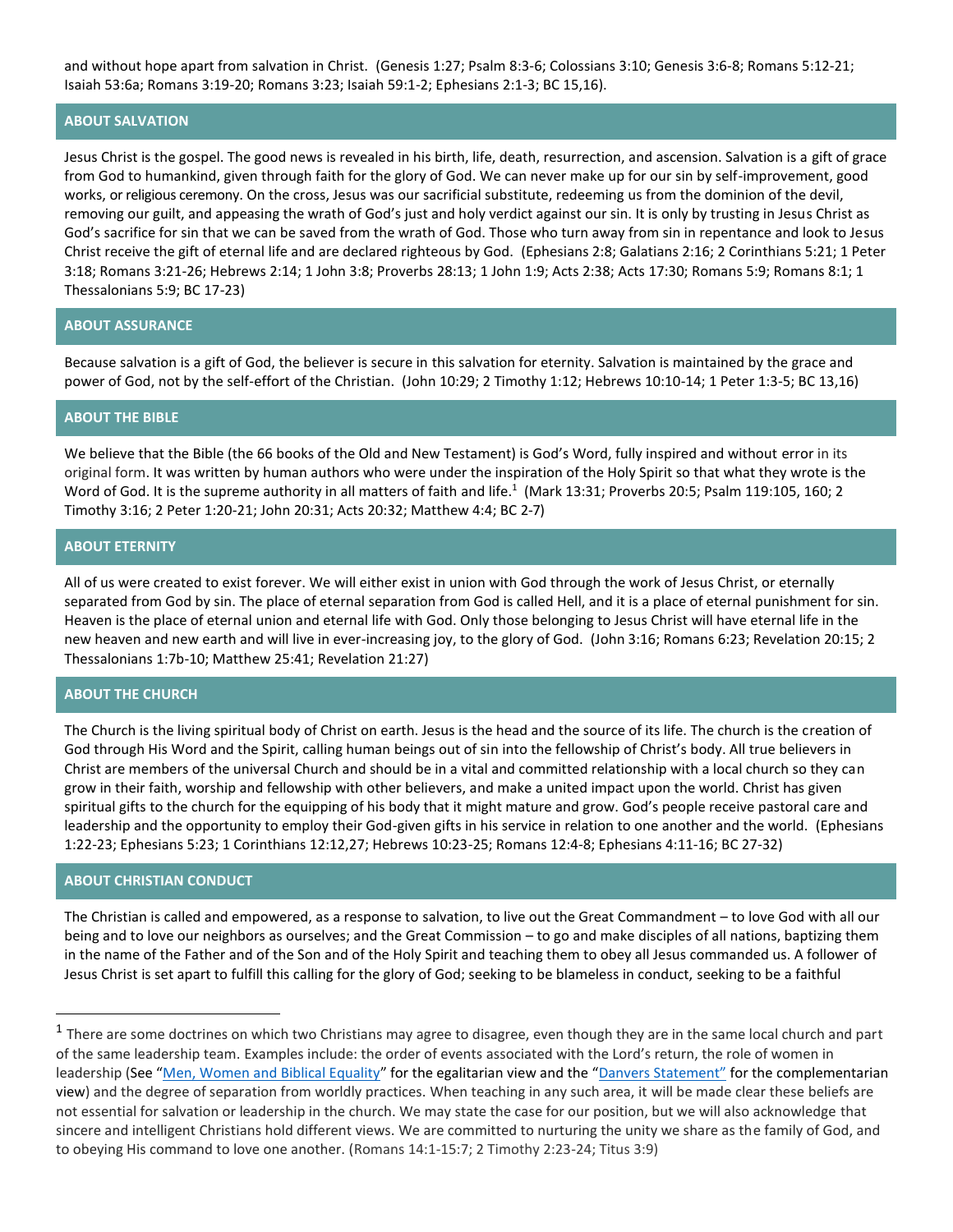steward and seeking to live a life filled with the Spirit of God, revealing the fruit of the Spirit. In summary, we are to seek to become more Christ-like. (Luke 10:27; Matt. 28:19-20; 1 Corinthians 10:31; Romans 12:1-2; 2 Corinthians 9:6-9; Colossians 1:9-10; BC 24,28,29)

## **ABOUT THE COVENANT**

We are a covenant keeping church. God enters into a covenant of grace (an unchangeable, divinely imposed agreement) with those whom he calls to be his sons and daughters. Christ serves as a mediator of this new covenant in which he fulfills the conditions for us and reconciles us to God. Covenant people enter into this covenantal relationship through faith in Jesus Christ and express that covenant by obedience to God's commands, living our lives as His children and keeping covenant in our own relationships with our spouses, family, and all believers in all places. (Genesis 3:15, 12:1-3, 17:7, 22:16-18; Galatians 3:8-9, 14-16; Romans 4:11-12, 15:8-9; Jeremiah 31:31-34; Ephesians 3:7-12; Romans 8:12-14; Ephesians 4:1, 5:21; Deuteronomy 7:9)

#### **ABOUT THE SACRAMENTS**

We believe there are two sacraments given by Christ to strengthen our faith as members of His Church.

The first sacrament is baptism which is a sign and seal of God's eternal covenant of grace for us and our children. We do not believe that the act of baptism saves a person. Baptism of children and believers is a celebration of God's grace and covenantal promises to those who believe and their children, where we renew our vows and trust God's promises. Baptism symbolizes the presence of the Holy Spirit beginning a work of faith, the inclusion in a local church family, the washing away of sins through the blood of Christ, and our union with Christ in His death and resurrection.

The second is the sacrament of the Lord's Supper. The Lord's Supper is to be observed only by those who have become followers of Christ. The broken bread symbolizes the broken body of Christ. The cup symbolizes the blood of Christ poured out at the Cross for our salvation. Christ is spiritually present in the bread and juice. As we partake of the Supper with an attitude of faith and selfexamination, we remember and proclaim the death of Christ, receive spiritual nourishment for our souls, signify our unity with other members of Christ's body, and look forward to the heavenly feast. (Acts 2:39; Matthew 28:19; Romans 6:3; Acts 16:30; 1 Corinthians 11:23-29; BC 33-35)

Regarding who may and should participate in Communion… "We welcome all those who are displeased with themselves because of their sins, but who nevertheless trust that their sins are pardoned and that their remaining weakness is covered by the suffering and death of Christ, and who also desire more and more to strengthen their faith and to lead a better life. Hypocrites and those who are unrepentant, however, eat and drink judgment on themselves." (Heidelberg Catechism Q&A 81; 1 Cor. 10:19- 22; 11:26-32)

Paul challenges believers to participate in communion in a manner that is sincere and authentic. He writes to the church in Corinth…

"Eat the bread or drink the cup of the Lord in the right way. Don't do it in a way that isn't worthy of him. If you do, you will be *guilty. You'll be guilty of sinning against the body and blood of the Lord. Everyone should take a careful look at themselves before they eat the bread and drink from the cup." (1 Corinthians 11:27-28 NIRV)*

So, we welcome any who are trusting in Jesus for the forgiveness of sins to participate in the Lord's supper. If your child understands the above statement, they too are welcome to the table. As well, we want to urge those who trust Jesus to join with us in ministry as Covenant Partners.

## **ABOUT FINAL THINGS**

When history has run the course laid out in God's divine plan, Jesus will visibly return in power and glory to judge the world and to complete his total victory over sin, death and Satan through the resurrection of the dead, the judgment of the just and unjust, and the establishment of His kingdom in the New Heavens and Earth. Those who believe in Jesus Christ as their Savior and Lord will receive a resurrected body and will live with him forever, serving God and giving Him unending praise and glory. Those who have not trusted in Christ will be eternally separated from God, enduring eternal punishment for sin. All followers of Christ from all history will be with God the Father, Son and Holy Spirit for eternity in glorious fellowship. Every tear will be wiped away and death will be swallowed up in victory! (Acts 1:9-11; Mark 14:62; John 14:3; Revelation 1:7; Matthew 16:27; 1 Peter 4:5; Matthew 25:31-56; Revelation 20:11-15; 1 Corinthians 15:20-28; Revelation 21:1-5; BC 37)

# **ABOUT MARRIAGE AND FAMILY**

We believe that Christian marriage is a representation of Christ's relationship to His church. (Ephesians 5:21-35) Marriage was ordained by God at creation as the sacred union of one man and one woman. (Genesis 1:26-28; 2:24). All sexual relations must